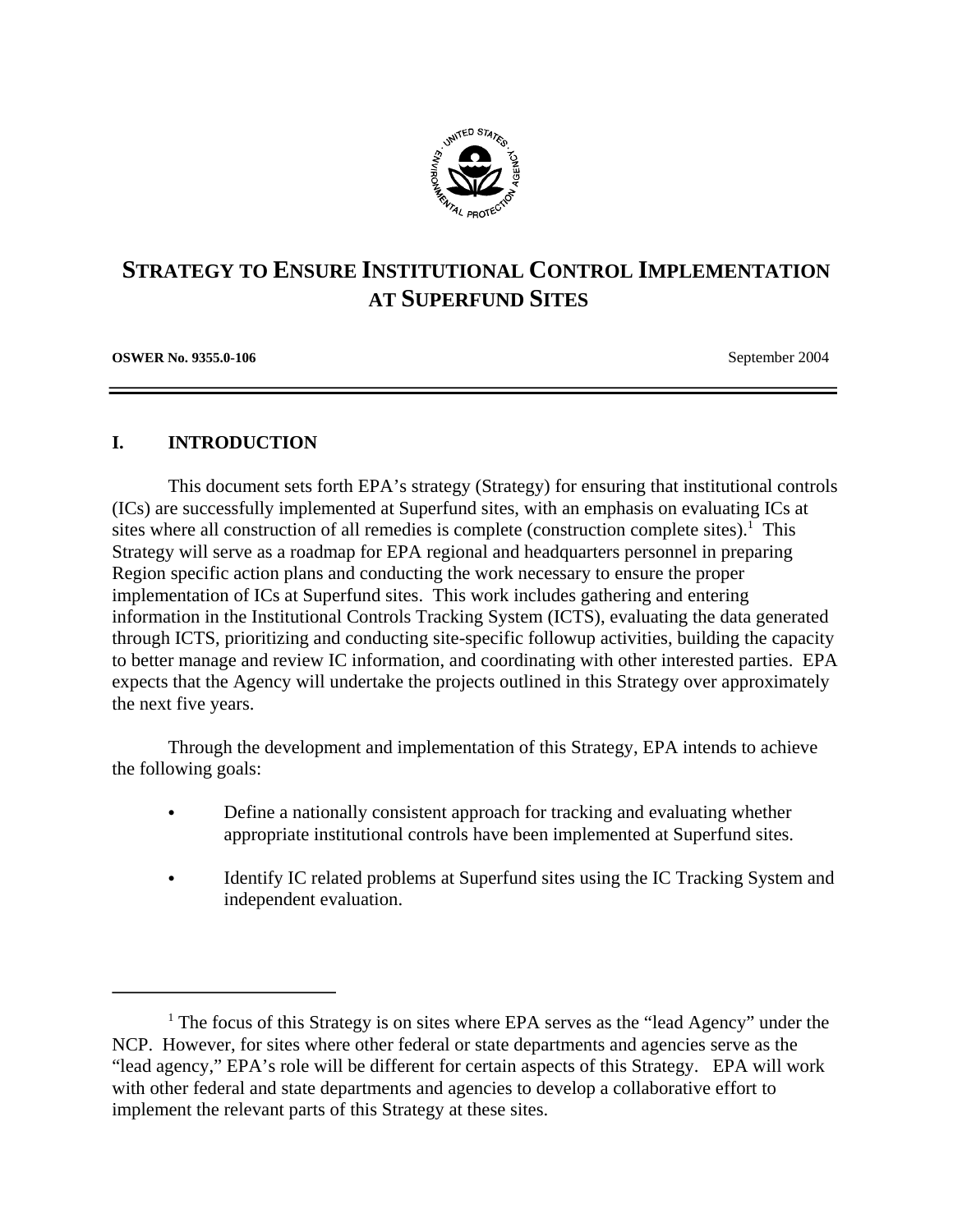- Define a nationally consistent and resource appropriate approach to remedy IC related issues identified at Superfund sites.
- Identify and implement pipeline business process improvements to minimize future problems (e.g., need to revisit model consent decrees, orders, remedy decision documents, statements of work, close-out procedures, Five-Year Reviews, etc).
- Establish a tiered approach and appropriate time line for population, continual updates, and maintenance of the IC tracking system.

# **II. BACKGROUND AND PURPOSE**

EPA defines ICs as "non-engineered instruments, such as administrative and legal controls, that help to minimize the potential for human exposure to contamination and protect the integrity of the remedy." ICs work by limiting land or resource use and by providing information that helps modify or guide human behavior at properties where hazardous substances prevent unlimited use and unrestricted exposure. For example, a remedy may use an engineered cap to cover contaminated soils and an IC (e.g., an excavation permit) may be used to restrict people from excavating through the cap. Common examples of ICs include zoning, building or excavation permits, well drilling prohibitions, and easements and restrictive real covenants.<sup>2</sup>

EPA and other government agencies have used ICs at Superfund sites for nearly two decades. Over the last ten years EPA has focused increased attention on understanding and overcoming the complexities and challenges associated with the use of ICs. In recent years, this experience has led EPA to make significant improvements in our approach to ICs at Superfund sites.<sup>3</sup> These improvements have been targeted at the full-life cycle of ICs from identification, evaluation, and selection to implementation, monitoring and enforcement. By making these changes and more clearly defining EPA's policies and practices the reliability and durability of

 $2$  EPA generally consolidates the types of ICs available into the following four general categories: 1) governmental controls (e.g., zoning, local ordinances); 2) proprietary controls (e.g., easements, restrictive covenants); 3) enforcement and permit tools (e.g., consent decrees, administrative orders); and, 4) informational tools (e.g., notices filed in the land records, advisories).

<sup>&</sup>lt;sup>3</sup> This document refers to "Superfund sites" for sake of simplicity but the reader should understand that a Superfund site may be made up of many parcels of property owned by different parties, which is a more relevant description related to ICs. There may be many ICs at a site for many different parcels of property. One of the greatest challenges that EPA faces with respect to ICs is recognizing this intersection of environmental cleanup law and the traditional law of real property.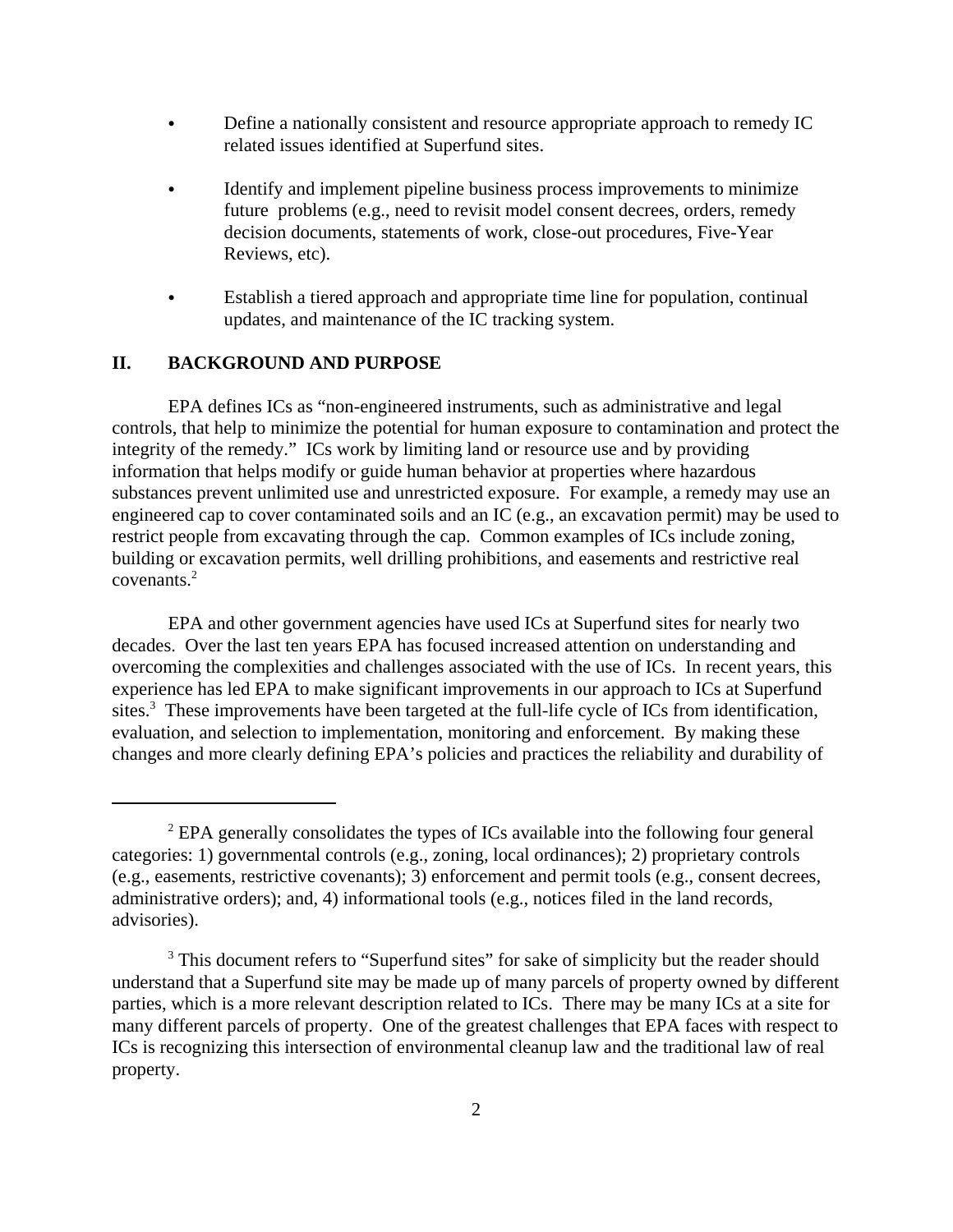ICs at Superfund sites has greatly improved. EPA is continuing these efforts to improve the use of ICs at Superfund sites as they enter and proceed through the cleanup process – some of the specific activities are outlined in Section VI of this document.

 The recent improvements, however, have only focused on recent decisions, meaning that many sites addressed earlier in the Superfund program have not benefitted from the increased understanding of ICs. One barrier EPA and others have faced in attempting to apply these improvements at older Superfund sites is the lack of centralized and reliable information on the site-specific status of ICs. Therefore, EPA will gather baseline information and populate the new IC Tracking System (ICTS) as the first step in this Strategy.

ICTS is a tool which EPA will use to help ensure the long-term durability, reliability, and effectiveness of ICs throughout their life-cycle. In the not too distant future, ICTS will include publicly available IC information. However, in the near term EPA will use initial data collected (i.e., Tier 1) to help evaluate the current status of ICs at Superfund NPL sites. The data collected in ICTS will help us define the scope and magnitude of the issues that EPA needs to address, so that we can better characterize and prioritize the work to be done. EPA achieved its goal of June 30, 2004 for Tier 1 data entry for approximately 900 construction complete sites.

Upon completing ICTS Tier 1 data entry, EPA Headquarters and Regions will assess the data to evaluate the current status of ICs at all construction complete sites for data gaps and actual site-specific IC issues. Although EPA lacks solid information on the status of ICs at Superfund sites in the aggregate, the Agency has conducted studies at select sites and can anticipate some of the most relevant issues. Data from the first phase of ICTS data entry will highlight two critical site-specific situations: 1) sites where contaminated media (e.g., soil, groundwater) do not support unlimited use and unrestricted exposure, yet an IC was not required as part of the remedy decision; and, 2) sites where ICs were required as part of the remedy decision, yet one or more of those ICs have not been implemented. In addition to these two situations, certain proprietary controls (i.e., easements and covenants) used as ICs early in the program may have implementation problems. Tier 1 ICTS data entry will not directly identify sites with this problem; however, data in ICTS will identify sites where this type of control was used and EPA expects to conduct further review.

Once EPA has determined where data gaps and site-specific IC problems may exist, the Agency will use this information to prioritize EPA's work to address these issues based on a variety of factors, including resources and the number of sites with potential IC issues. EPA's goal is to identify and review IC problems at all construction complete sites over approximately the next five years, relying on a combination of independent evaluation and scheduled Five-Year Reviews. The sites identified as priorities will likely be addressed through an independent evaluation unless a five-year review is scheduled within 12 months of problem identification; for these sites the evaluation will take place in conjunction with or as a component of the Five-Year Review. Priority evaluations will focus on whether ICs were required and properly implemented for all media not cleaned up to levels that allow for unlimited use and unrestricted exposure. As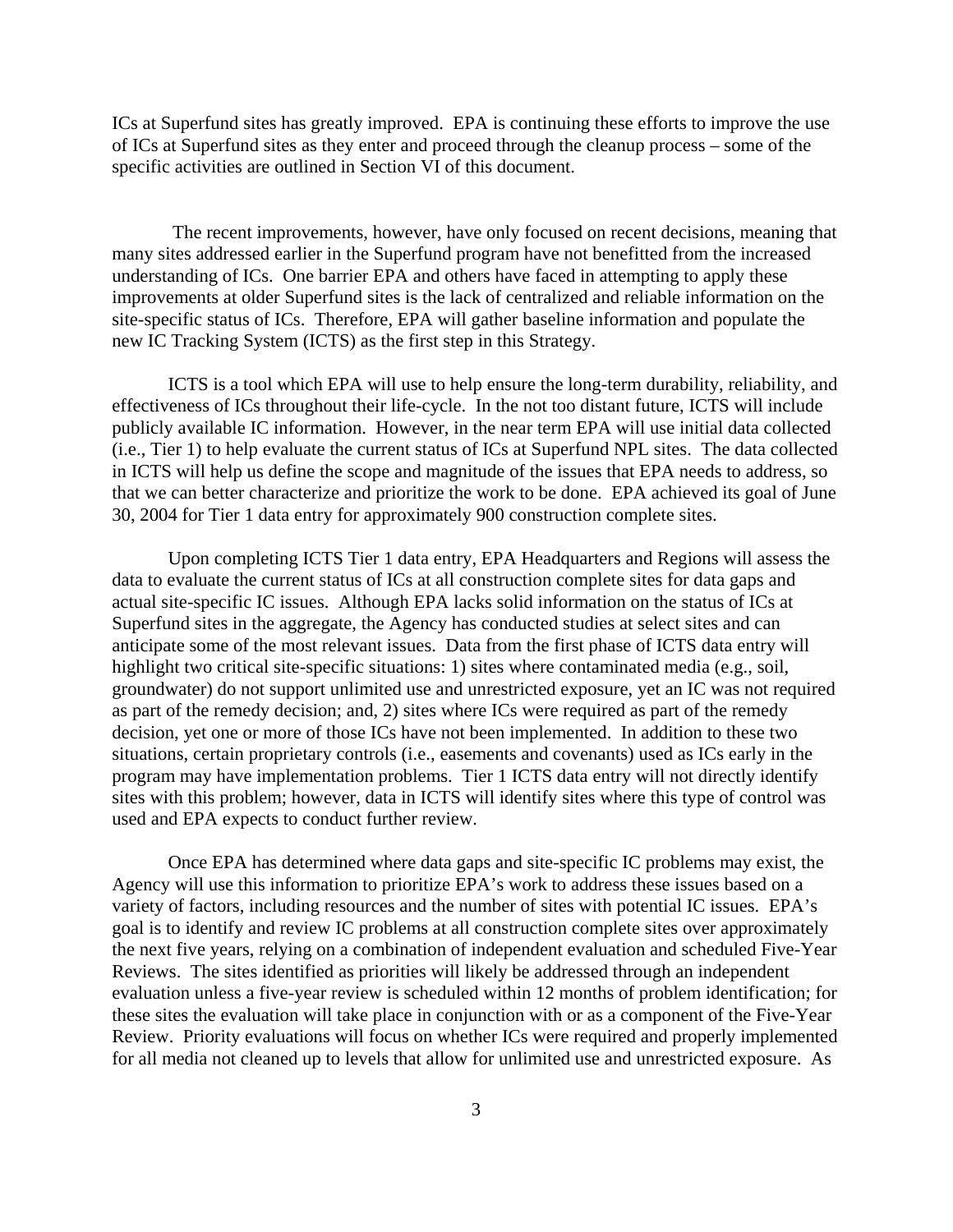noted, EPA does not yet know the scope of these priority evaluations but expects that these evaluations will be conducted over the next two years, resources permitting. After two years, the remaining sites will be evaluated through the Five-Year Review process.

EPA expects that upon further evaluation some data gaps will be the result of missing information in the site file; however, at some sites there will be legitimate problems with IC implementation that need to be addressed. How to address these problems will depend on a variety of site-specific factors. This Strategy covers general considerations and EPA expects that additional guidance may be developed as needed, throughout Strategy implementation. EPA will need to work closely with states, federal agencies, tribes, and potentially responsible parties to resolve site-specific IC issues.

In addition to priority reviews, this Strategy also sets forth specific capacity building steps EPA will take to improve our ability to gather, manage, and evaluate IC information for the remaining construction complete sites as well as all future Superfund sites. This will allow EPA to identify and rectify site-specific IC problems, and evaluate the overall effectiveness of ICs at a given site, through EPA's existing cleanup and monitoring process (e.g., Five-Year Reviews, monitoring submissions). First, EPA will explore expanding ICTS to include more information and make the system more dynamic and functional (i.e., Tier 2 & 3). Second, EPA will produce an IC supplement to the Five-Year Review guidance, in order to improve the evaluation of overall IC effectiveness during the periodic review process. Third, EPA will provide training and support to Regional and State staff on ICs, ICTS, and topics related to the use and implementation of ICs such as real property law.

In addition to capacity building to improve the use of ICs at NPL sites, EPA recognizes that other categories of sites may also have IC weaknesses such as, removal only sites and Formerly Used Defense Sites. EPA expects to continue to assess the need for evaluation of IC implementation at these other categories of sites and learn from the IC problems encountered at these sites. The use of ICs at these sites will also benefit from the lessons learned in EPA's evaluation of NPL construction complete sites.

To implement this ambitious Strategy will take significant coordination and communication within EPA and with outside parties. To facilitate these interactions, EPA has organized both staff and management, at Headquarters and the Regions, into a group dedicated to implementing this Strategy. This group consists of a Management Advisory Group for ICs, a headquarters staff level team, and regional IC legal and program coordinators. In addition to internal coordination, this group will coordinate with states, federal agencies, and other parties at both the national and regional level.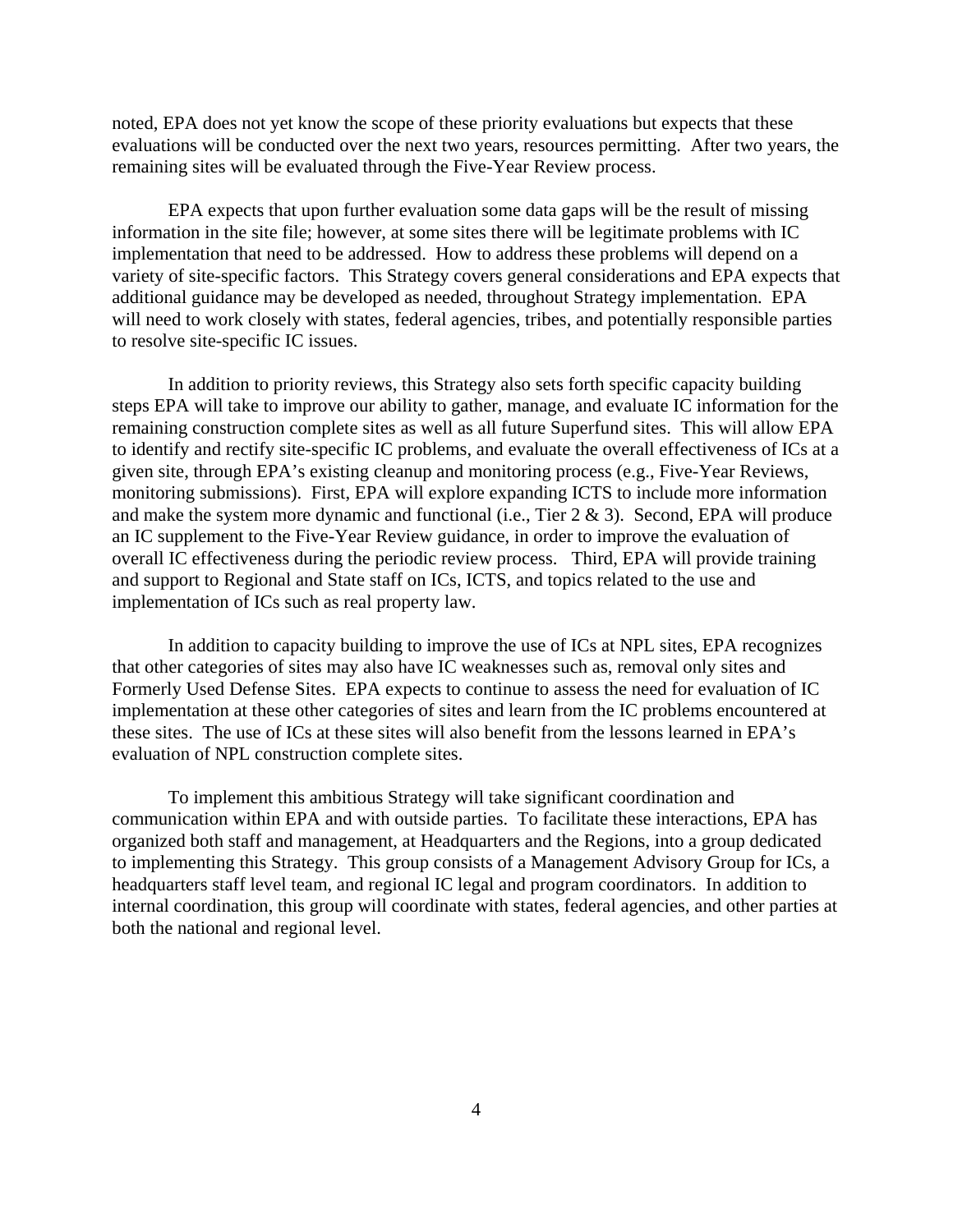# **III. EVALUATION OF INSTITUTIONAL CONTROLS AT CONSTRUCTION COMPLETE SITES**

Through the collection of basic IC information for Superfund NPL sites that have reached construction completion, the information gathered through the Tier 1 data collection effort will provide an indicator of the scope of IC issues at NPL sites. Tier 1 data will not supply a final determination of required/needed ICs; rather, the information will provide a site-specific summary of what information the site-file contains regarding whether an IC was required and implemented, as well as a guide to aid in assessing where there is a need for potential sitespecific follow-up.

1) The Regions will begin by entering Tier 1 ICTS data for the following universe of sites:

| <b>Region</b>    | <b>Construction Completions</b> |
|------------------|---------------------------------|
| <b>Region 1</b>  | 53                              |
| <b>Region 2</b>  | 125                             |
| <b>Region 3</b>  | 120                             |
| <b>Region 4</b>  | 128                             |
| <b>Region 5</b>  | 221                             |
| <b>Region 6</b>  | 66                              |
| <b>Region 7</b>  | 43                              |
| <b>Region 8</b>  | 26                              |
| <b>Region 9</b>  | 56                              |
| <b>Region 10</b> | 61                              |
| <b>Totals</b>    | 899                             |

2) Using the ICTS data and other site information, EPA will prioritize sites with potential IC issues for further evaluation.

3) EPA will conduct additional evaluation of ICs at priority sites to confirm the existence of specific IC issues.

4) Steps will be taken to rectify IC problems that need further attention.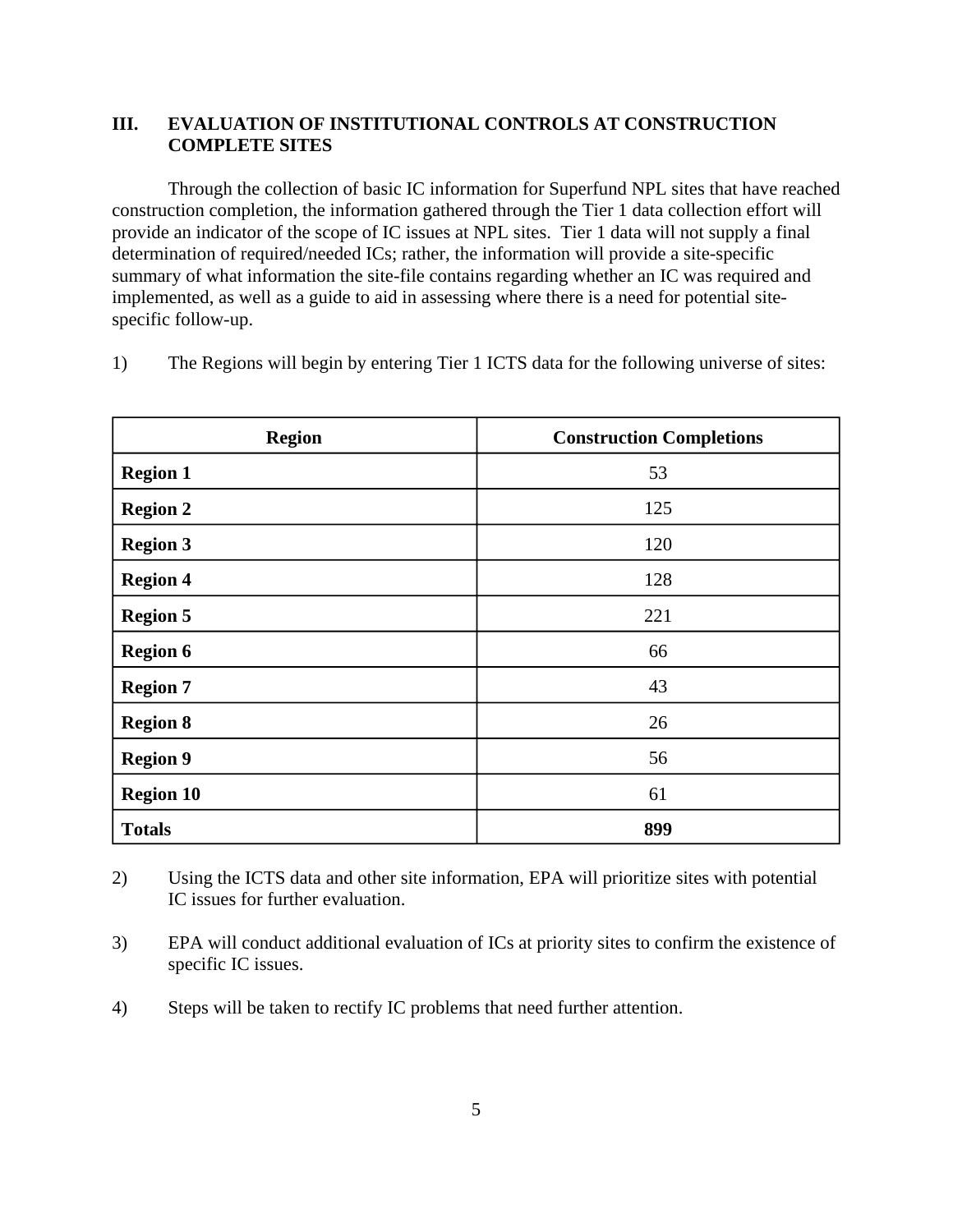# **A. IC Tracking System – Tier 1 Data Entry**

# **Goal: To collect and enter baseline IC information, for all construction complete sites, by June 30, 2004.**

The Regions will enter Tier 1 data for all construction complete sites in ICTS by June 30, 2004. Tier 1 data consists of six information categories:

- Site Name
- C *IC Basic Questions* 1) Is there residual contamination for the site above a level that prohibits unlimited use and unrestricted exposure (by media)? 2) Are ICs required or called for in site decision documents (by media)?
- C *IC objectives* Information regarding the intended goal of the IC in minimizing the potential for human exposure to remaining contamination and/or protecting the integrity of an engineered control/remedy by limiting land or resource use in a particular media.
- C *IC instruments* Information regarding the administrative or legal mechanism that establishes a specific set of use restrictions, including instrument name, use restrictions outlined within, issuing organization of the instrument, and planned or actual implementation dates of the instrument.
- *Contacts* Information regarding any person and/or organization that may be directly or indirectly involved with ICs at the site, including an organization name, individual name, telephone number, and email.
- *Data sources* Information regarding the source of the information that is entered into the data entry form, including type, title, issuing organization, and the electronic copy of the document/application or the URL to access it if it is available on-line.

# **B. Evaluating ICTS Data**

#### **Goal: Once EPA Regions have entered Tier 1 data for construction complete sites, the Agency will review that data to prioritize further evaluation at specific sites.**

1) Identify Data Gaps – Once the Regions have entered Tier 1 data for construction complete sites, and the data have been through the data approval process, EPA Headquarters will pull the following reports by Region: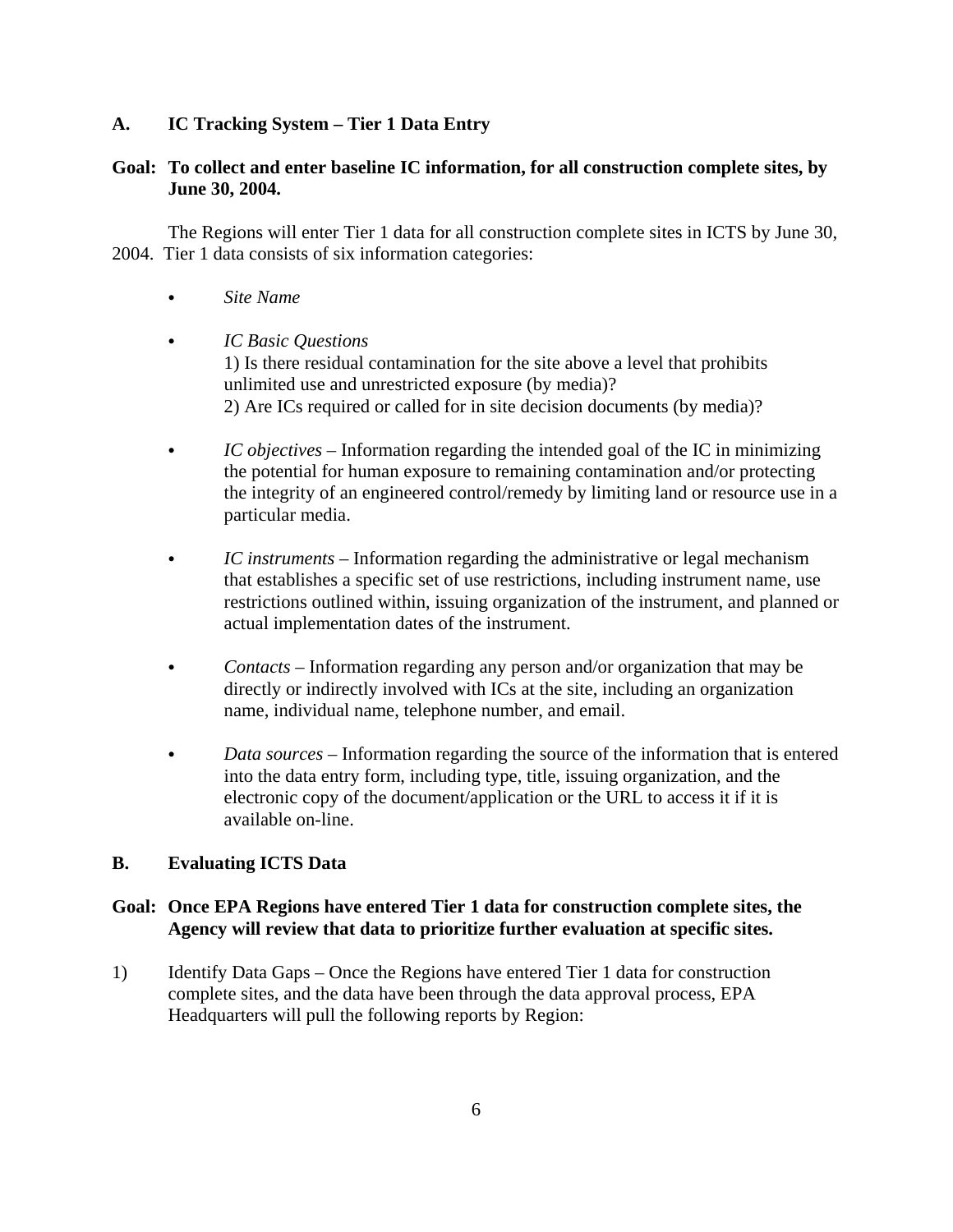- C Sites where the data indicate a media with residual contamination but no IC instrument data correspond with that media. These sites can be identified by answers to the Basic Questions in ICTS.
- Sites where the data indicate an IC was required but there is no planned or actual implementation date for a corresponding IC instrument that meets the IC objective**.** These sites can be identified by answers to the Basic Questions in ICTS.
- C Sites at which there is at least one proprietary control**.**
- $\bullet$  Sites at which the only IC is an informational tool
- 2) A copy of this report will go to the Management Advisory Group for ICs for review.
- 3) Prioritization for Additional Review the Management Advisory Group for ICs will conduct the initial data evaluation to prioritize follow-up activities and provide recommendations regarding further review to the Directors of OSRTI and OSRE and the Regional Superfund Division Directors.
	- To be completed by September 30, 2004
- 4) Potential considerations when assigning priorities for further evaluation may include:
	- Factors that may be indicative of increased risk if an IC is not properly implemented, such as IC objective (threats to human health v. protection of the engineered remedy), IC instrument (restriction v. informational), site demographics.
	- Known failures of ICs
	- Date of scheduled five-year review
	- The length of time since the site reached construction completion
	- Whether the site is still active or has been deleted from the NPL
	- Regional concerns
- 5) The Regions will prepare region-specific action plans for conducting additional evaluation and remedying site-specific IC problems consistent with national priorities and regional concerns.
	- To be completed by October 31, 2004

# **C. Conducting Additional Evaluation**

# **Goal: EPA will conduct additional analysis for priority sites either through an independent evaluation or a scheduled Five-Year Review to determine whether necessary ICs have been properly implemented.**

EPA will initially focus on identifying sites where IC implementation has not occurred or implementation was not done correctly. A more in depth evaluation of the overall effectiveness of ICs will be an ongoing effort using improved existing processes, such as future Five-Year Reviews and O&M plans (see Section IV. Capacity Building). However, in the course of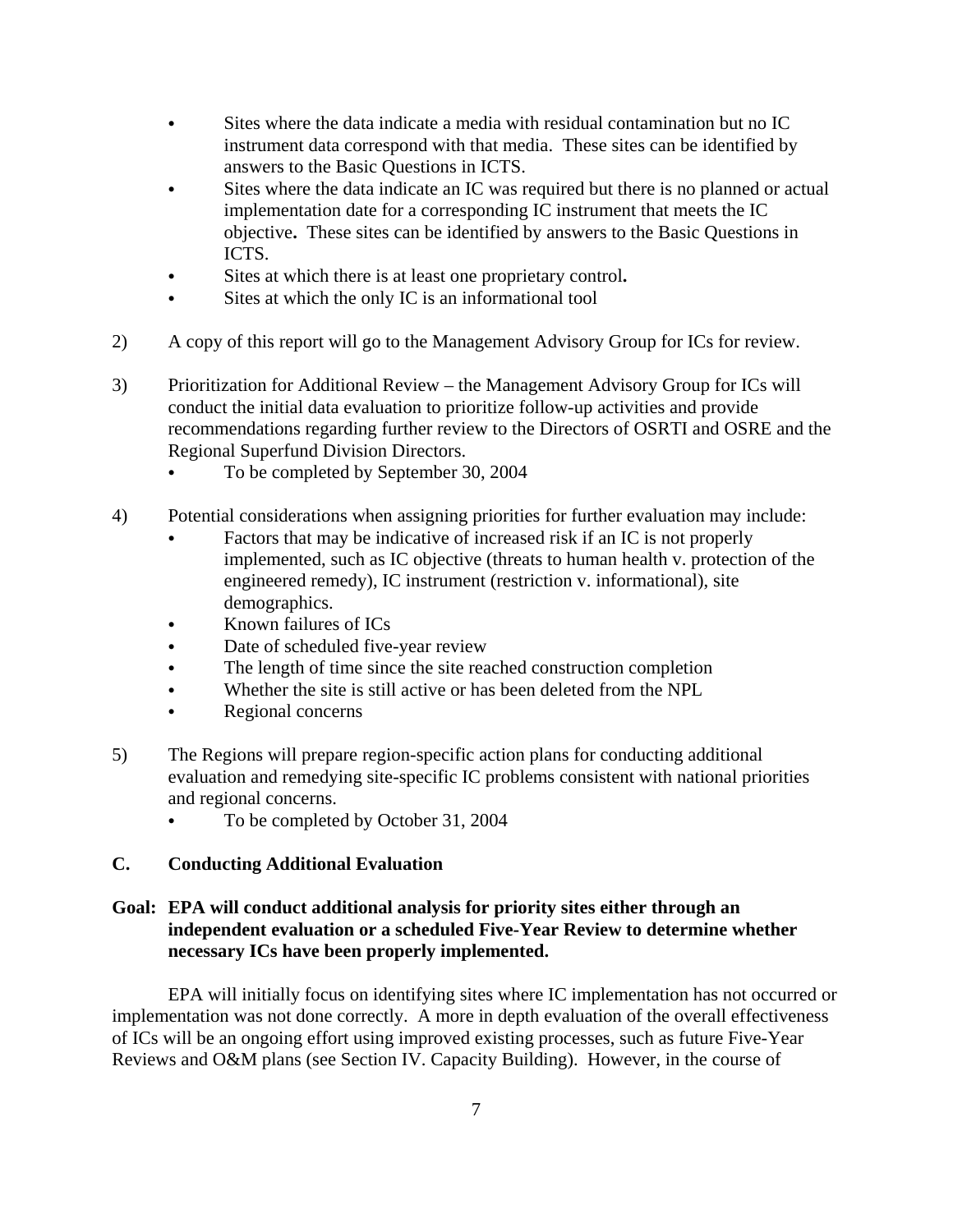reviewing sites for implementation issues, EPA will also identify any IC failures – an obvious sign that an IC may not be effective – and take the necessary steps to ensure the protection of human health and the environment.

- 1) The Region should confirm that ICTS data gaps reflect actual lack of IC implementation for media with residual contamination and for ICs required by the remedy decision document by going beyond the site file and coordinating with other interested parties (e.g. the state)(see #4 below).
- 2) Once lack of IC implementation is confirmed, the next step is to answer the following two questions:
	- Question 1 Where ICTS identifies a site with a contaminated media that does not support unlimited use and unrestricted exposure, for which there is no corresponding IC instrument, is an IC necessary, and if so what type?
		- Generally, any contaminated media that cannot support unlimited use and unrestricted exposure should have an IC and Regions should proceed to question #2 to identify what steps are needed to implement an appropriate IC, unless recent sampling or monitoring data indicate that the media is now safe for unlimited use and unrestricted exposure.
	- *Question 2* What steps are needed to implement ICs at sites where an IC is necessary but there is no planned or actual implementation of a corresponding IC instrument?
		- This question applies,
			- where the answer to question  $#1$  was yes; or
			- where ICTS identifies that an IC was required by the remedy decision but there is no planned or actual implementation of a corresponding IC instrument.
		- Where an RPM has used best professional judgment to propose an IC objective and instrument to fill the gap, the Region should confirm that the objective is appropriate and that the IC is available and will meet the objective.4 This will involve communication with ORC attorneys, as well as state and local governments.
		- Where an IC objective and instrument was identified in the site file but no planned or actual implementation date was entered the Region should coordinate with interested parties (e.g., state and local governments, potentially responsible parties (PRPs)) to develop an implementation plan and identify and enter a planned implementation date in ICTS.

<sup>4</sup> For additional guidance see *Institutional Controls: A Site Manager's Guide to Identifying, Evaluating and Selecting Institutional Controls at Superfund and RCRA Corrective Action Cleanups,* EPA 540-F-00-005, OSWER 9355.0-74FS-P (2000).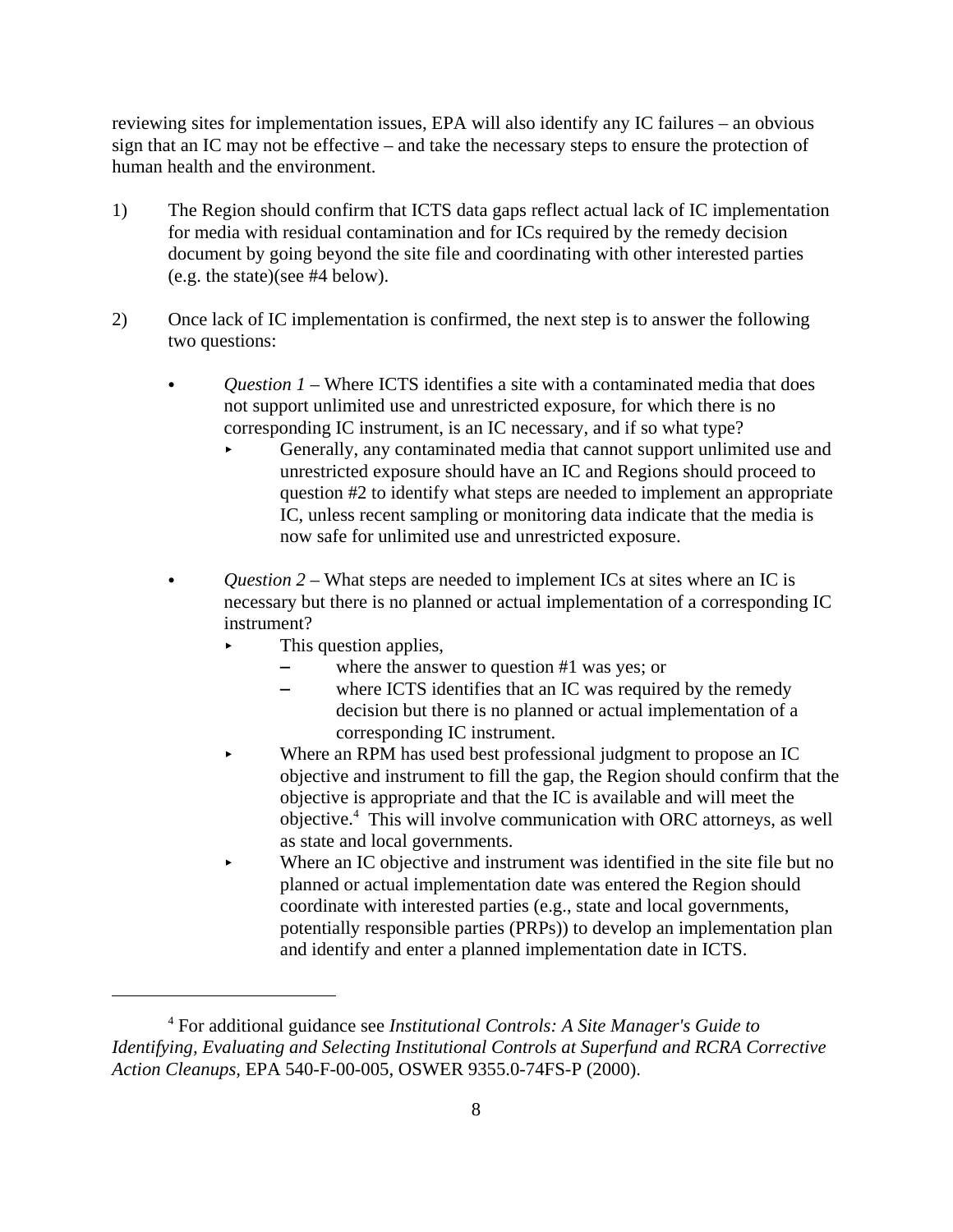- 3) For certain sites with proprietary controls, EPA will work to determine whether these controls were not properly implemented.
	- The purpose of this review is not to conduct extensive state law research on the validity of the control so long as the control clearly expresses the intent of the parties to implement restrictions on use and clearly identifies the necessary parties.
	- If a consent decree was recorded in the land records under the assumption that the restriction in the consent decree would bind future owners, this assumption should be revisited.<sup>5</sup>
	- The site attorney should review the IC instrument using the following general guidelines:
		- < Is the document entitled an "easement" or "covenant" or did the prior owner reserve a restriction in the deed, as opposed to, for example, "declaration of restrictions"?
		- Does the document clearly identify a grantor/covenantor and grantee/covenantee or otherwise clearly indicate who has the right to enforce the terms of the document?
		- Is there a grantee other than EPA?
		- If the answer to any of the above questions is no, the enforceability of the control is questionable and the Region should followup with additional research and/or determine whether another type of IC can or should be implemented. For example, if EPA is designated as a grantee, the Region should determine if EPA later transferred this interest to the state pursuant to the Comprehensive Environmental Response, Compensation, and Liability Act (CERCLA), as amended, 104(j).
		- State attorneys general offices may be of particularly valuable assistance in understanding the real property laws of the relevant state.
	- The RPM and site attorney should also work together to determine whether the party responsible for monitoring and enforcing the control still exists and is capable of carrying out its responsibilities.

<sup>&</sup>lt;sup>5</sup> See Institutional Controls: A Guide to Implementing, Monitoring, and Enforcing *Institutional Controls at Superfund, Brownfields, Federal Facility, UST, and RCRA Corrective Action Cleanups* (2004)(hereinafter Guide to Implementing, Monitoring, and Enforcing ICs).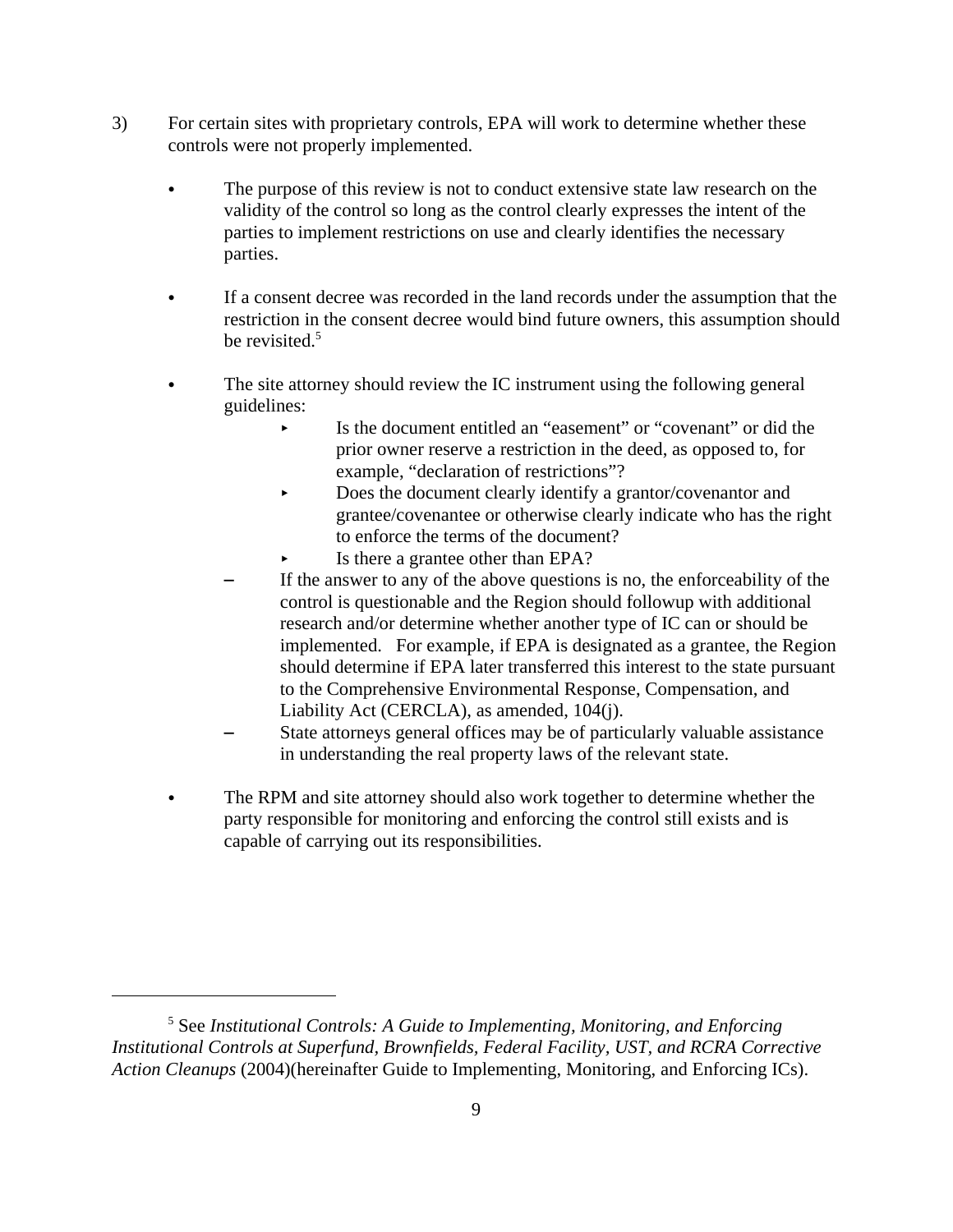- A title report should be reviewed to ensure that the control has priority over all other encumbrances that could jeopardize the effectiveness of the IC (e.g., mortgages). $6\frac{1}{2}$
- 4) Information collection to answer the above questions the Regions may need to take the following steps to gather additional information:
	- Further review the site file and associated documents,
	- Contact state and local officials to inquire about IC status and/or obtain additional documents,
	- Review enforcement documents (e.g., consent decrees, administrative orders on consent, unilateral administrative orders) for IC related obligations and contact PR for more information,
	- Travel to the relevant local jurisdiction to interview appropriate officials and collect documents,
	- Obtain title reports for sites with proprietary controls, or
	- Conduct a site visit.

# **D. Planning and Undertaking Corrective Measures**

**Goal: For those sites where necessary ICs have not been properly implemented EPA will plan and undertake the steps to ensure the remedy is and will remain protective of human health and the environment.** 

How EPA responds to an IC issue is largely dependent on site-specific circumstances. The following represent general considerations for the Regions:

- 1) Where a necessary IC was not properly implemented and there are activities on the site that clearly indicate people may be at risk or that an engineered remedy may be damaged, the Region should initiate a response under CERCLA §§ 104 or 106 or other appropriate authorities.
- 2) Where the level of risk is uncertain, the Regions may consider scheduling a Five-Year Review earlier than required.

<sup>6</sup> For an explanation of priority and how to subordinate prior interests see *Guide to Implementing, Monitoring, and Enforcing ICs*.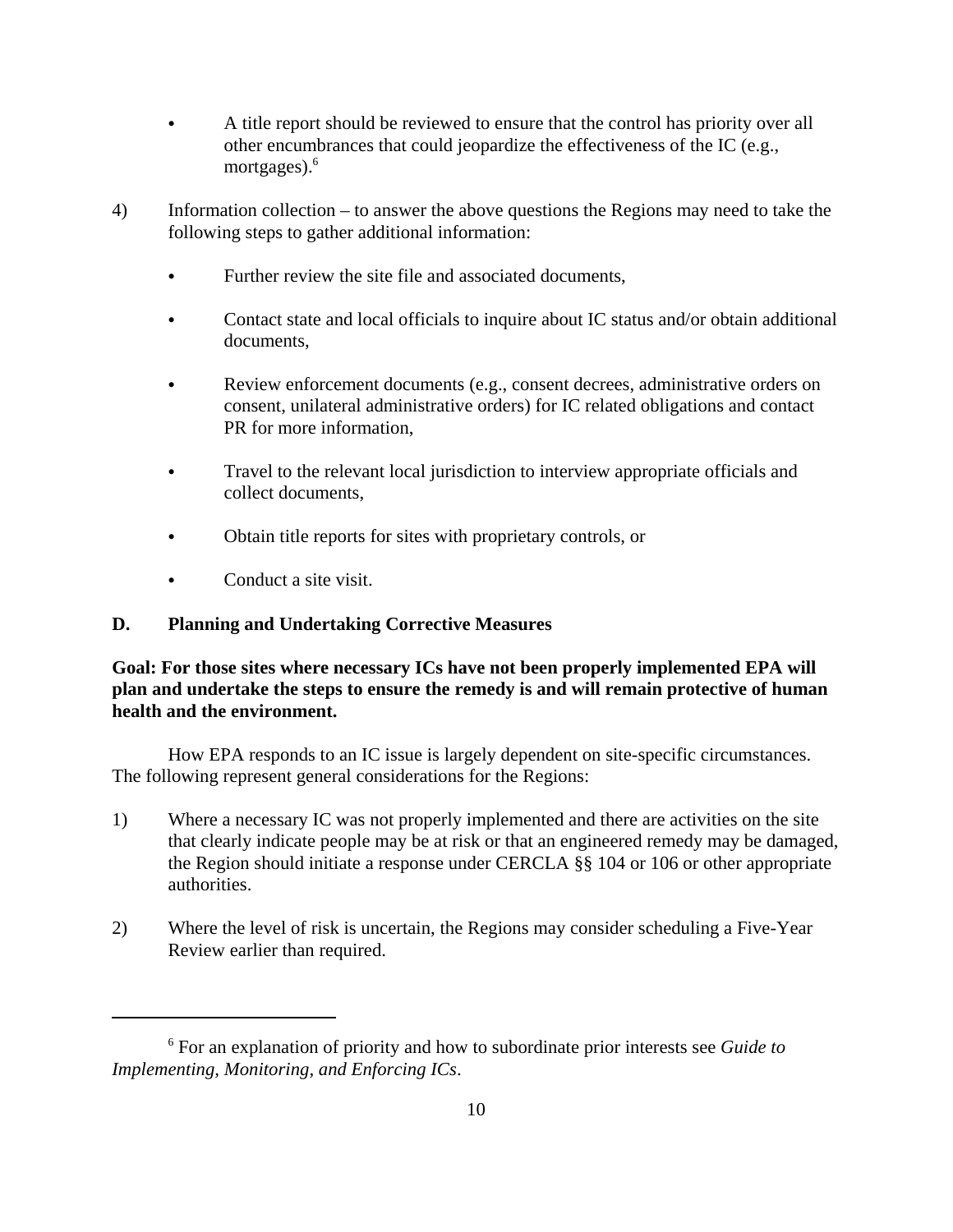- 3) At sites where it's necessary to select and implement a new IC, refer to EPA's existing guidance entitled, *Institutional Controls: A Site Managers Guide to Identifying, Analyzing, and Selecting Institutional Controls at Superfund and RCRA Corrective Action Cleanups (2000)* and *Institutional Controls: A Guide to Implementation, Monitoring, and Enforcement of Institutional Controls at Superfund, Brownfields, Federal Facility, UST, and RCRA Corrective Action Cleanups (2004), for assistance in* selecting an appropriate IC.
- 4) For guidelines for describing and documenting institutional controls in Federal Facility Records of Decision (RODs), Remedial Designs, and Federal Facility Agreements/Interagency Agreements, see "Guidance on the Resolution of the Post-ROD Dispute" (issued by James E. Woolford, Director of the Federal Facilities Restoration and Reuse Office, and David J. Kling, Director of the Federal Facilities Enforcement Office, November 25, 2003).
- 5) EPA Regions should work closely with the appropriate state regulatory agency and attorneys general office when evaluating, selecting, and implementing ICs where they are needed but not in place, as well as any other fixes to IC issues identified by the Regions.
- 6) If a PRP was obligated to implement an IC and failed to do so, the Region should take the necessary steps under the appropriate enforcement document to ensure the PRP meets its obligations in a timely manner.
- 7) If specific IC provisions were not agreed to by the PRPs in the RD/RA consent decree, the attorney and RPM should review the "Five-Year Provision" and the "Additional Work Provision" of the consent decree(s) to determine if they may be used to require the PRPs to implement the necessary IC.
- 8) Implementing new proprietary controls may be challenging if the property is owned by someone other than the person with whom a proprietary control was negotiated; therefore, the Region may need to look at other options, such as working with the state and local government to develop a governmental control or performing additional cleanup.
- 9) The National Contingency Plan (NCP) requires EPA to take certain administrative steps if a remedial action "differs significantly from the remedy selected in the ROD with respect to scope, performance, or cost."7 The *Guide to Preparing Superfund Proposed*

<sup>7</sup> 40 C.F.R. § 300.435(c); *see also, Guide to Preparing Superfund Proposed Plans, Records of Decision, and Other Remedy Selection Decision Documents* (OSWER 9200.1-23P, 1999) and *Institutional Controls: A Guide to Implementing, Monitoring, and Enforcing Institutional Controls at Superfund, Brownfield, Federal Facility, UST, and RCRA Hazardous Waste Cleanups* (2004); CERCLA 42 U.S.C. § 9617(c).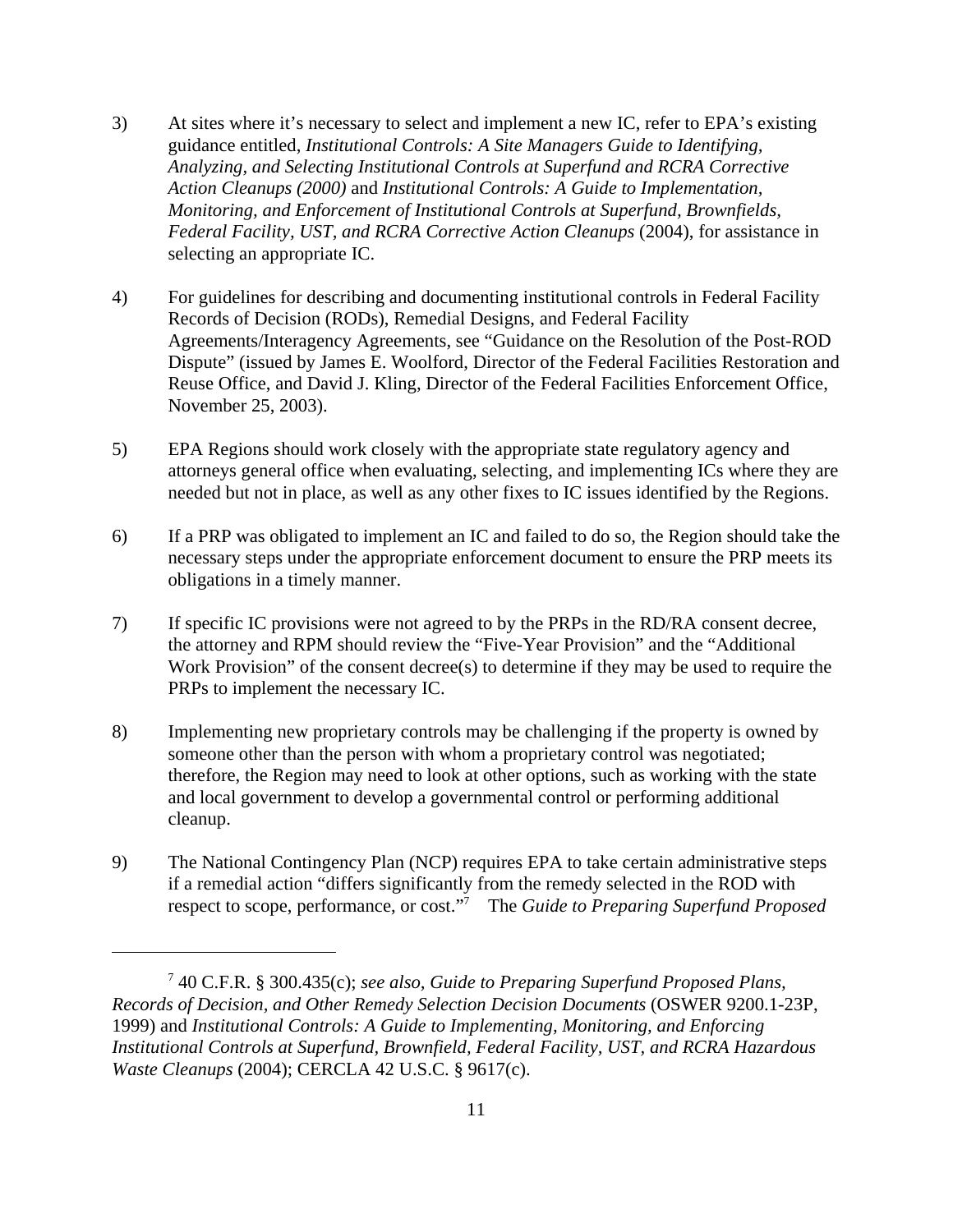*Plans, Records of Decision, and Other Remedy Selection Decision Documents* provides general guidelines for taking appropriate administrative steps with respect to addressing remedy changes, but does not provide many examples on how to apply these general guidelines with respect to addressing IC issues.

A note to the file, Explanation of Significant Differences (ESD) or Record of Decision (ROD) amendment are administrative steps that may be used to select and/or document changes to the selected remedy. All three may be used for private Superfund facilities. However, an ESD or ROD amendment is likely to be a necessary enforcement tool or element at a federal facility site because there are no separate consent decrees and the Federal Facility Agreements make RODs and ESDs the enforceable documents. The following represent a nonexclusive list of potential situations that EPA may encounter and generally what administrative steps EPA will need to take:

- *Note to the File* The following actions are considered minor changes to the selected remedy or simply implementation of the designated remedy but should be documented in the site file:
	- i) The Region determines that an IC is not necessary for a contaminated media because an IC contemplated in the remedy decision document and implemented for another media accomplishes the objective.
	- ii) For a private Superfund site, the remedy decision document required an IC but no objective or instrument was ever identified, however ICs with appropriate objectives and using appropriate instruments have been implemented.
	- iii) For a private Superfund site, the Region determines that a proprietary control was not properly implemented and responds by requiring implementation of a new proprietary control.
	- iv) For a site where the ROD included ICs, the Region determines that an IC is no longer necessary because media contaminant levels now support unlimited use and unrestricted exposure.
	- v) For a Federal Facility site, the RODs contain appropriate IC objectives for all OUs requiring ICs as well as the appropriate commitments to implement, and monitor the ICs. During a review of the IC implementation, it is found that the base's administrative or permitting requirements are not fully in line with the commitments in the ROD. The Region would initiate discussions with the lead agency to implement the ROD requirements and document this in a note to file.
	- vi) For an active Federal Facility site, the ROD, RD, or RAWP required a base instruction and a permit system to implement the ICs. A failure of the permit system occurred, and as a result of the base's subsequent review, the facility decides to implement a completely different administrative procedure(s).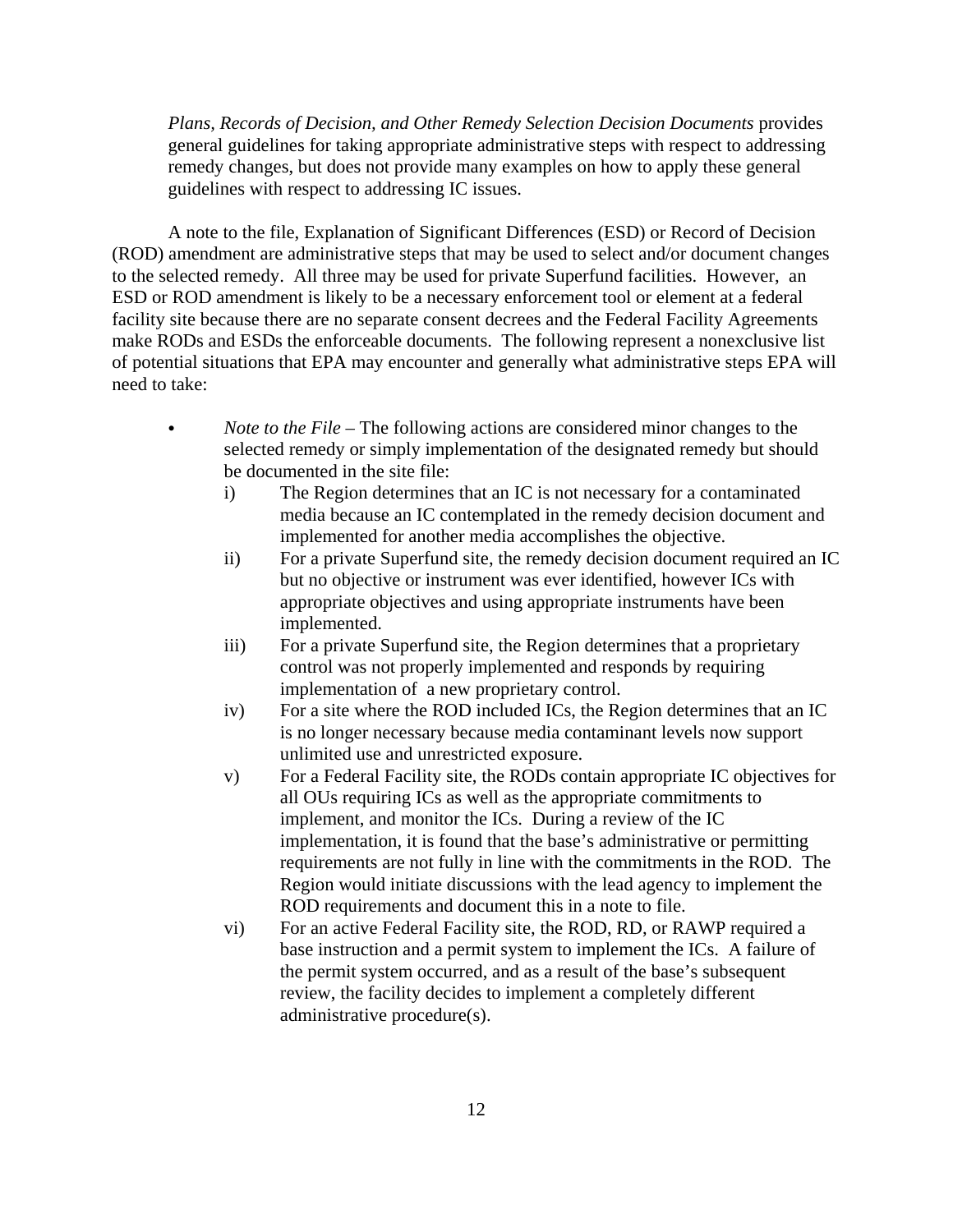- C *Explanation of Significant Differences* The following examples may "significantly change but not fundamentally alter the remedy selected in the ROD with respect to scope, performance, or cost" and therefore EPA should generally issue or sign an ESD:
	- i) There is contaminated media but an IC was not required and the Region now determines an IC is necessary.
	- ii) The remedy decision document stated that ICs were required, but did not include appropriate objectives or performance standards.
	- iii) The remedy decision required a specific IC instrument which was never implemented and the Region or lead federal agency, as appropriate, must now use a completely different type of IC. For example, the ROD required educational brochures, and EPA now determines that a proprietary IC is also needed. Or, for a federal facility site, the ROD required a proprietary control that the federal facility cannot implement, so the federal facility and EPA decide to implement governmental controls instead.
	- iv) For a private Superfund site, a ROD required a "deed notice", under the assumption that it would restrict the use of the property. The Region now requires implementation of a restrictive covenant instead.

In some cases, it may be appropriate for the Region to add a public comment period for the ESD when the site is highly controversial or other factors warrant public input.

- *ROD Amendment* The following examples will generally "fundamentally alter the basic features of the selected remedy with respect to scope, performance, or cost" and therefore the Region, or the Federal Facility and the Region, may need to amend the ROD:
	- i) The Region decides that the response to the lack of, or improper implementation of, an IC is additional cleanup rather than an IC.
	- ii) The remedy in the ROD assumed that no IC would be necessary, but additional site knowledge during remedial design or remedial action requires a change in the remedy, including the need for ICs.
	- iii) In the event that contamination has migrated off-site, and the IC was not identified in a previous remedy decision document, a ROD amendment will generally be appropriate to notify the owners of potential restrictions on their property.
- Other things to keep in mind:
	- i) A Region can always decide to use a more rigorous tool, such as a ROD amendment instead of an ESD, or a ROD amendment or ESD instead of a note to the file. Some situations where this may be appropriate is when a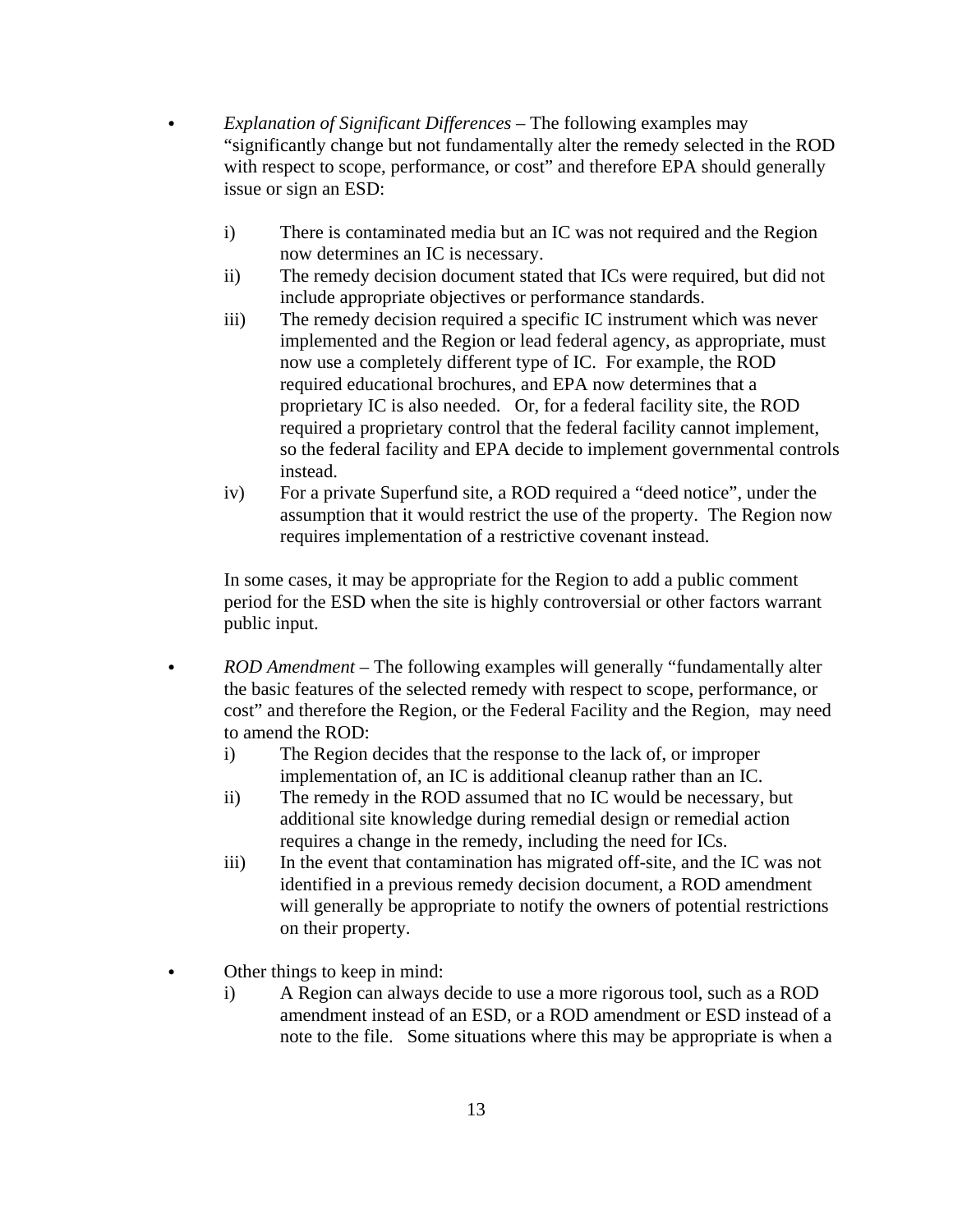region may be preparing an ESD or ROD amendment for another reason; or where community or PRP concerns would be better served.

ii) ESDs and ROD amendments can be done for sites that have been deleted from the NPL.

# **IV. CAPACITY BUILDING**

In addition to the interim goal of reviewing ICs at priority construction complete NPL sites, EPA intends to improve our capacity to evaluate the overall effectiveness of ICs through EPA's existing processes, so that all construction complete sites are reviewed over approximately the next five years. The following represent the basis of EPA's capacity building efforts:

- 1) Improve the Five-Year Review and other EPA processes (e.g., Operation and Maintenance plans) to continue EPA's evaluation of construction complete sites and all sites in the future.
	- Include expanding the five-year review to ask more in depth questions regarding IC effectiveness.
	- To be completed in fiscal year 2005
- 2) Provide training in 2004 and beyond, so that EPA staff, and external partners better understand ICs, ICTS, and related topics, such as real property law and individual state IC requirements.
- 3) Educate, inform, and involve additional parties to support efforts to identify and resolve IC issues (e.g., local governments, communities).

### **V. INTERNAL AND EXTERNAL COORDINATION AND COMMUNICATION**

#### **A. Internal**

EPA has established an internal structure to help facilitate the development and implementation of this Strategy. The following groups from EPA Headquarters and the Regions will work closely on all aspects of Strategy development and implementation:

#### *IC Regional Program Coordinators*

- Oversee ICTS Tier 1 data entry.
- Provide input on ICTS development.
- Provide training on ICs and ICTS.
- Provide input on Strategy development and implementation.
- Coordinate the Region's efforts to review priority sites.
- Coordinate with the States and local governments on Strategy implementation.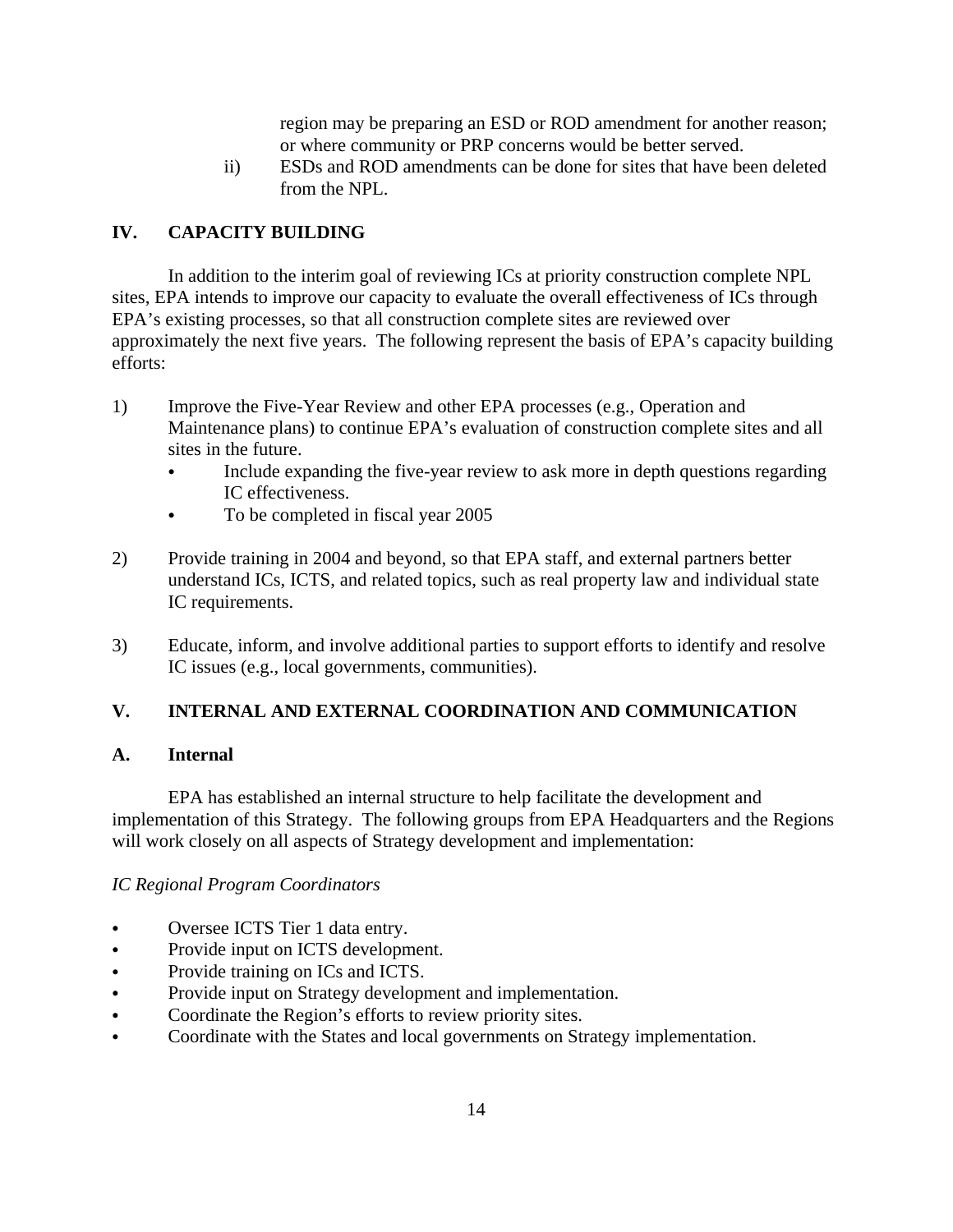# *IC Regional Legal Coordinators*

- Provide input on Strategy development and implementation.
- Provide legal advice on Strategy implementation as needed.
- Provide training on ICs.
- Oversee the collection of proprietary controls from local land records and title search activities.
- Coordinate the legal assessment of proprietary controls.
- Oversee the Region's efforts to contact and coordinate with potential responsible parties on information gathering and actions to remedy IC issues.

# *Management Advisory Group on Institutional Controls (MAGIC)*

- Make recommendations and help establish priorities for Strategy implementation.
- Assist in quickly resolving issues identified by the Coordinators as needing management input.
- Advise in the overall implementation of the Strategy.
- Assist the Regions in developing and implementing Regional Action Plans.

# *EPA Headquarters Team*

- Coordinate national ICTS data entry and Strategy implementation.
- Provide assistance to the Regional Program and Legal Coordinators
- Elevate issues of national significance to the MAGIC
- Develop policy and guidance documents at the direction of the MAGIC
- Communicate with State and other interested stakeholders on a national level

# **B. External**

# *Other Federal Agencies*

Under the NCP, other Federal Departments and Agencies serve as the "lead agency" at federal facilities. Where these sites are on the NPL, EPA and the lead agency jointly select the remedy. The lead agency has the ultimate responsibility for remedy implementation and maintenance, although some of these responsibilities can be delegated or contracted out to other parties. Therefore, developing and implementing activities described in this Strategy require close cooperation from the federal lead agency. EPA will work with other Federal Departments and Agencies to develop a collaborative effort to implement the relevant part of this Strategy at federal facilities.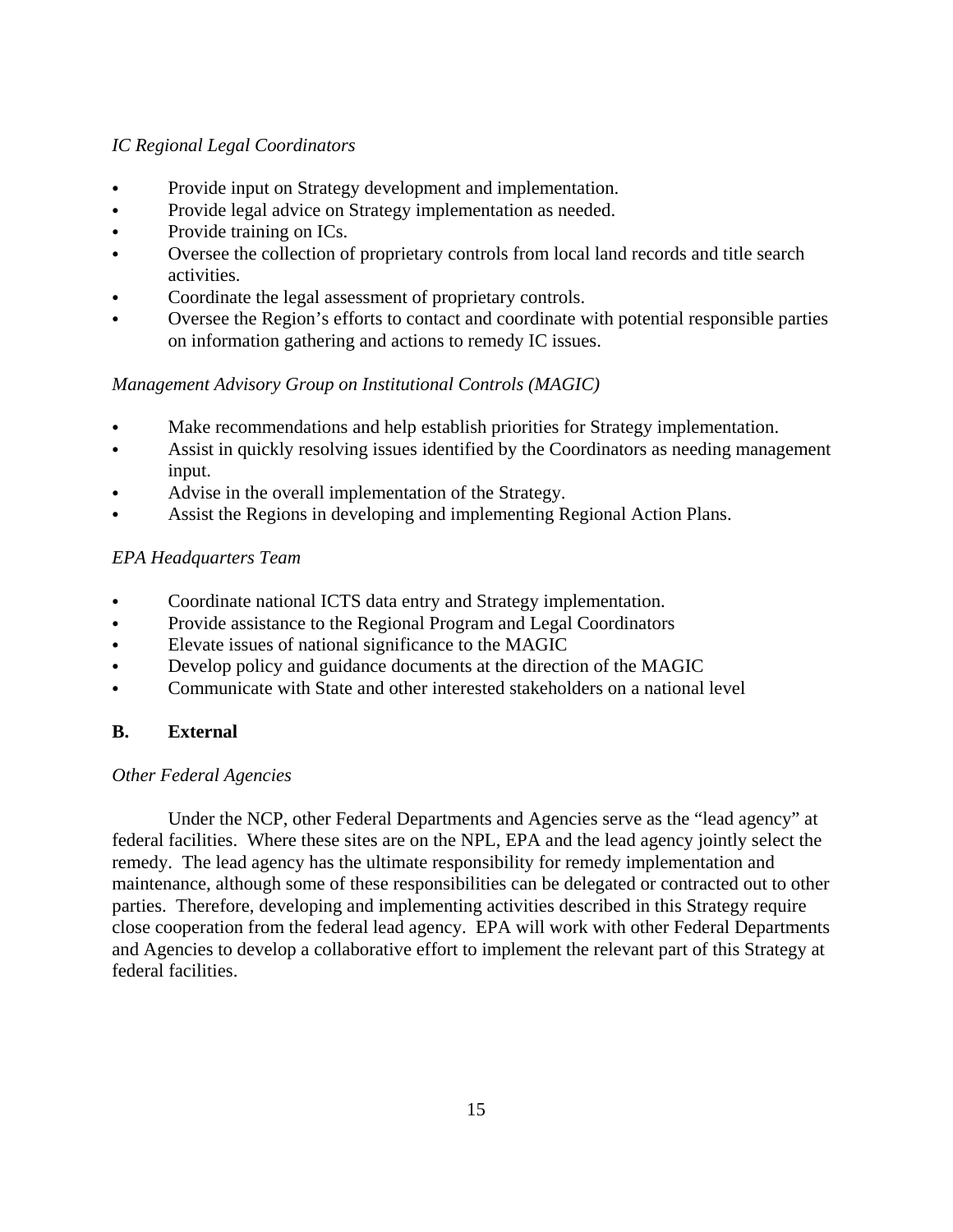#### *States*

The states play a significant role in Superfund cleanups and are relied upon for operation and maintenance of constructed remedies and providing assurances that ICs are implemented, will remain in place, and enforced at sites cleaned up using the Superfund. Therefore, developing and implementing activities described in this Strategy requires close coordination with the states. The development of this Strategy benefitted from state involvement and EPA will continue to work closely with the states through implementation on both the national and state specific level. In particular, EPA Regions will work with the states to identify priority sites, review site information for IC problems, and develop and implement long-term fixes for any IC issues.

#### *Native American Tribes*

For Superfund sites on tribal lands, EPA will work closely with the tribe to identify and evaluate any IC issues.

#### *Potentially Responsible Parties*

PRPs often have responsibility for IC implementation, monitoring, and enforcement, as well as general operation and maintenance at sites they clean up under agreements with EPA. Therefore, they have a vested interest in ensuring the long-term protectiveness of the remedy, including the effective functioning of ICs. EPA expects to work closely with PRPs in the implementation of this Strategy on both a national and site-specific level.

# **VI. OTHER IC ACTIVITIES**

While EPA will focus much of its attention on the tasks outlined in this Strategy, the Agency intends to simultaneously conduct many other activities that will continue to improve the use of ICs. The following are a list of ongoing IC projects outside the scope of this Strategy:

- **Institutional Controls: A Guide to Implementing, Monitoring, and Enforcement of Institutional Controls at Superfund, Brownfields, Federal Facility, UST, and RCRA Corrective Action Cleanups** 
	- $\blacktriangleright$  anticipated release fall 2004
- C **Institutional Controls and Community Involvement** 
	- < external review planned for summer 2004
- C **Developing Institutional Controls Implementation and Assurance Plans** 
	- < first draft under development tentative fall 2004
- C **Calculating the Full-Life Cycle Costs of Institutional Controls** 
	- $\blacktriangleright$  research activities ongoing; first draft in 2005
- C **Modify Model CERCLA and RCRA Enforcement Documents** 
	- revisions currently being drafted